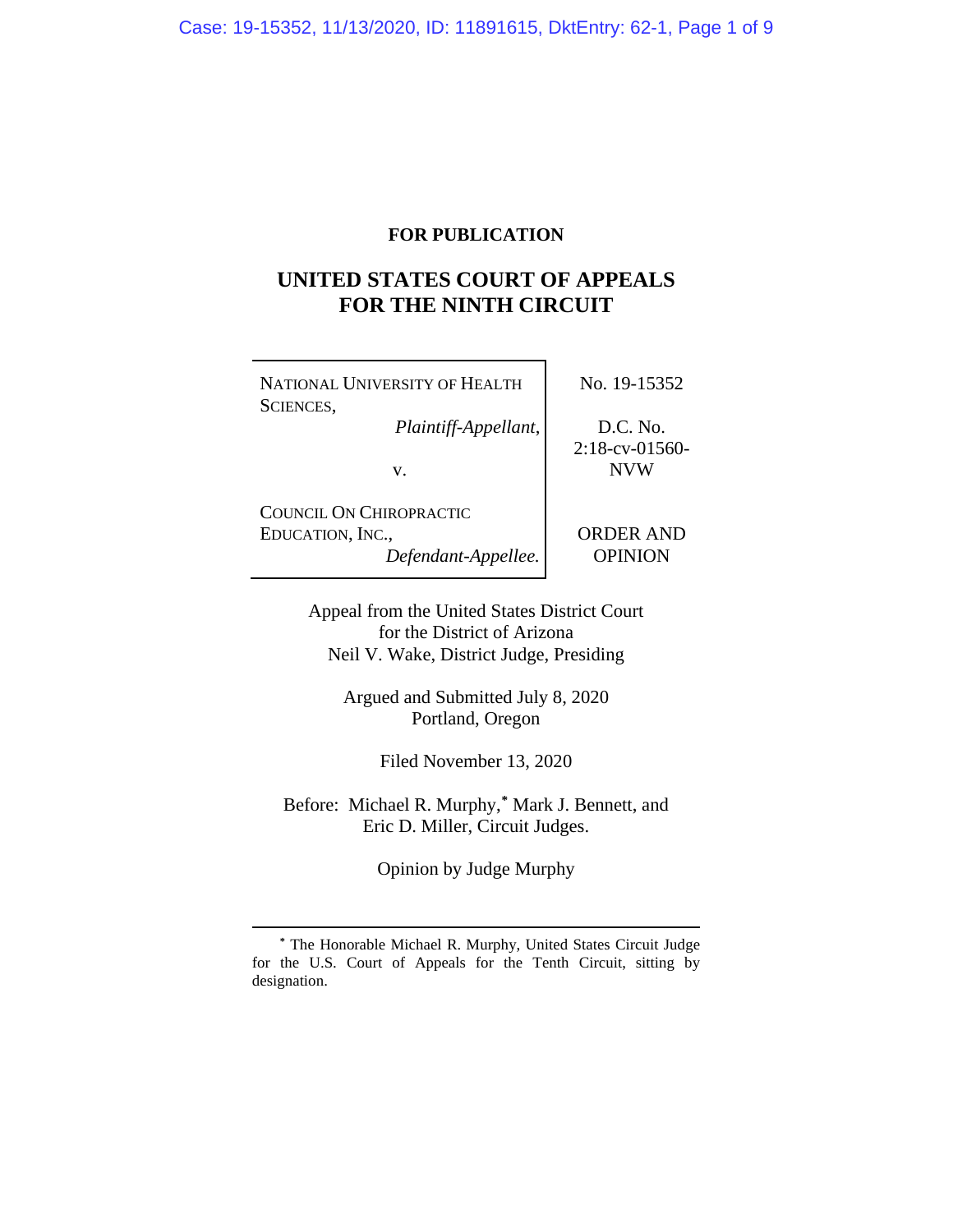### **SUMMARY[\\*\\*](#page-1-0)**

### **Accreditation**

The panel filed: (1) an order granting a request for publication, recalling the mandate, and withdrawing a memorandum disposition and replacing it with an opinion; and (2) an opinion affirming in part the district court's judgment denying the National University of Health Sciences relief from a decision of the Council on Chiropractic Education, Inc., and dismissing the appeal in part as moot.

The Council accredits chiropractic doctoral degree programs in the United States. It concluded that NUHS was not fully compliant with all accreditation standards but, nonetheless, reaffirmed its accreditation. At the same time, however, the Council notified NUHS it was placing its program on probation. NUHS raised common law due process claims, and the parties proceeded on the assumption that such a claim may be brought and that the arbitrary and capricious standard applies.

The panel expressed no opinion on the validity of common law due process claims challenging decisions relating to accreditation. To maintain recognition by the Secretary of Education, an accrediting agency must comply with 20 U.S.C. § 1099b, which requires the agency to consistently and evenhandedly apply and enforce standards of accreditation and afford due process to the programs it

<span id="page-1-0"></span>**<sup>\*\*</sup>** This summary constitutes no part of the opinion of the court. It has been prepared by court staff for the convenience of the reader.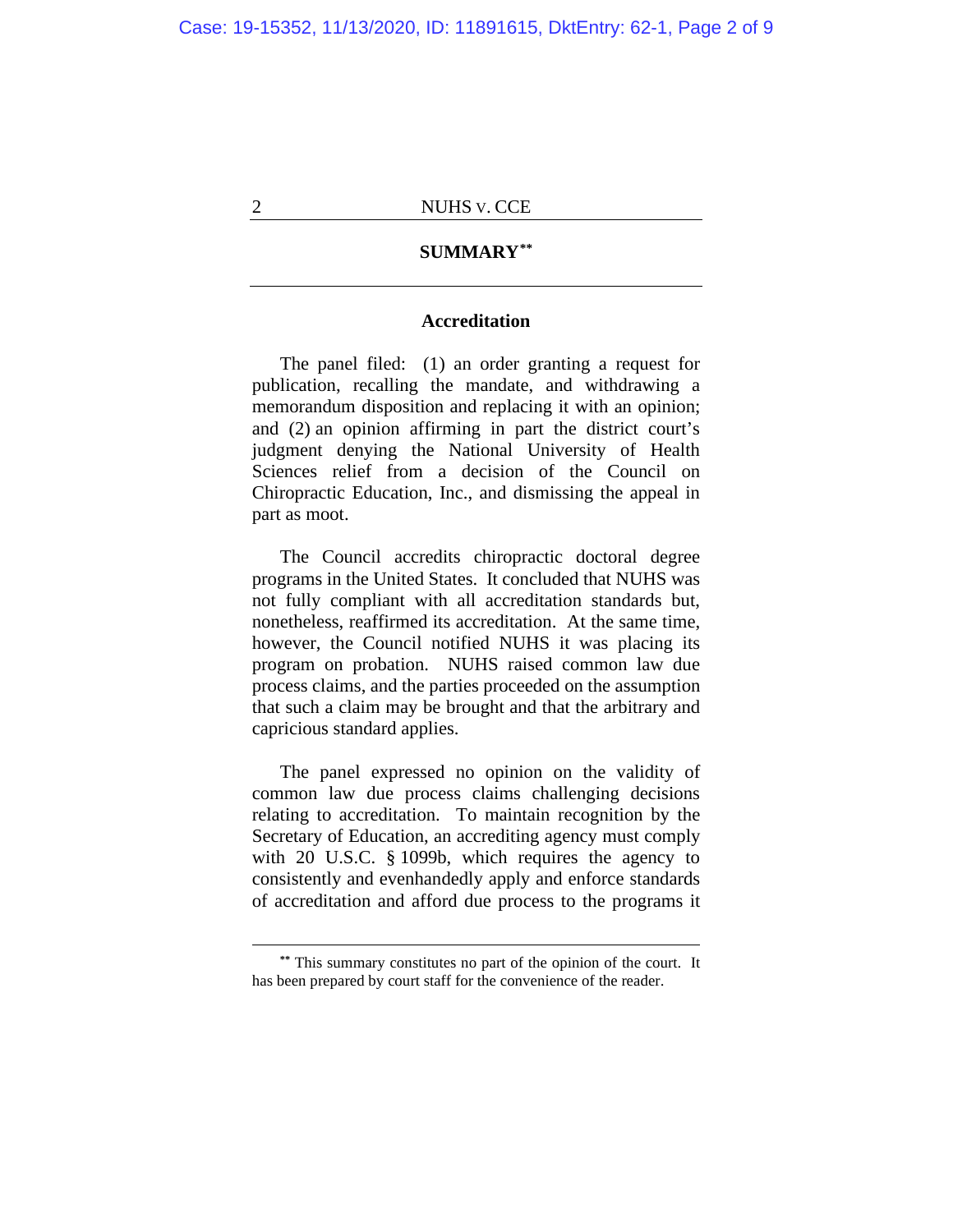accredits. NUHS asserted that the Council violated its due process rights because the Council's accreditation standards did not permit it to grant reaffirmation of accredited status and, on the same record, impose probation. The panel held that because the Council's accreditation standards contemplated situations in which a program can remain accredited even if it is not fully in compliance with all accreditation standards, the Council did not act arbitrarily and capriciously when it simultaneously reaffirmed NUHS's accreditation and imposed probation.

Under § 1099b, an accrediting agency must also establish and apply review procedures that comply with due process. The panel held that the Council complied with this requirement because it adequately apprised NUHS of its concerns regarding deficiencies and provided NUHS with multiple avenues to advocate for its position.

The panel concluded that NUHS's final claim regarding national board exams was moot.

#### **COUNSEL**

James B. Hiller (argued), Gordon Rees Scully Mansukhani LLP, Chicago, Illinois; Julia K. Whitelock, Gordon Rees Scully Mansukhani LLP, Alexandria, Virginia; for Plaintiff-Appellant.

Patrick G. Cooke (argued) and Eric J. Skwiat, Swanson Martin & Bell LLP, Chicago, Illinois, for Defendant-Appellee.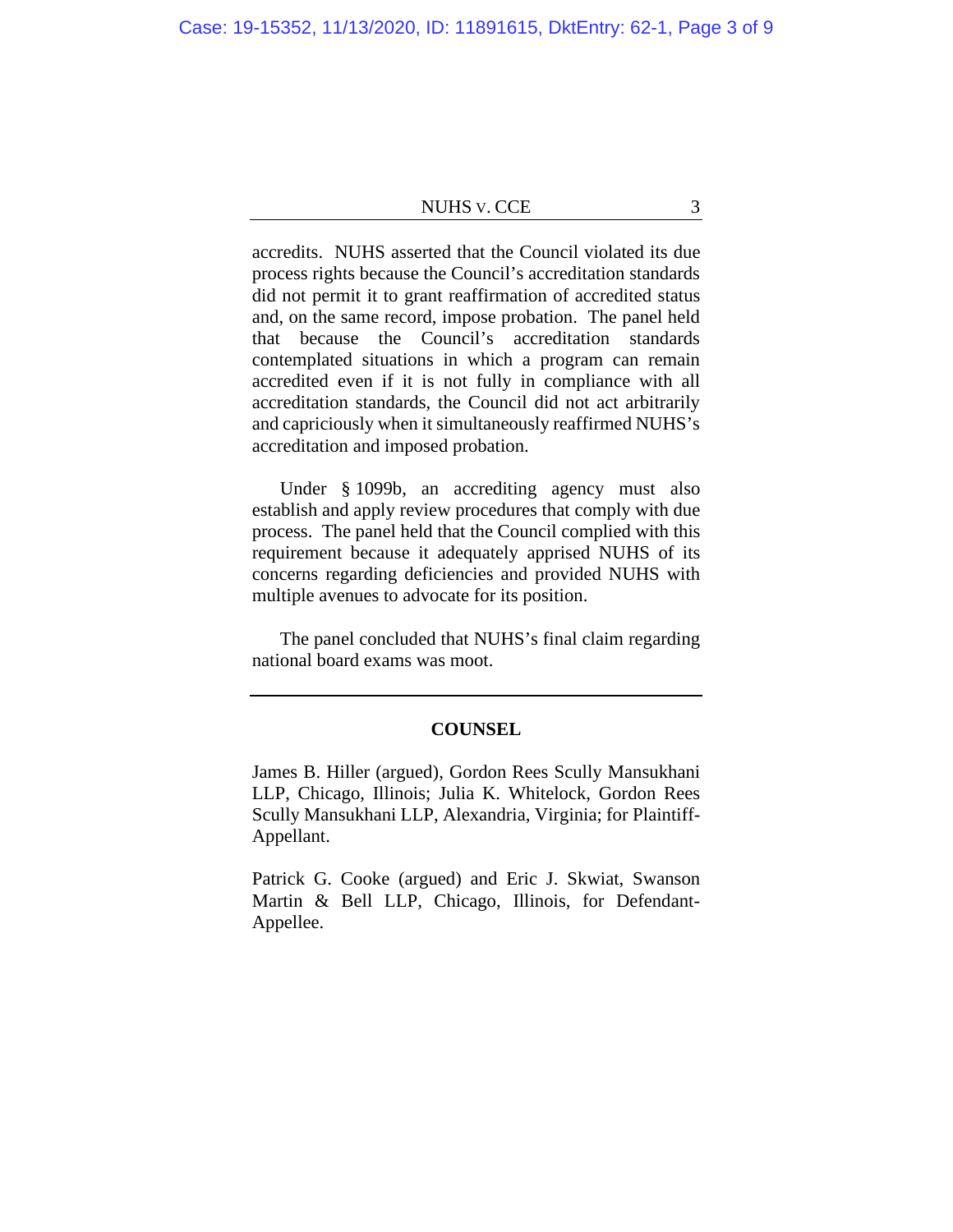### **ORDER**

Defendant-Appellee's request for publication, filed on October 19, 2020, is **GRANTED**. The original mandate that issued on September 10, 2020 is recalled. The memorandum disposition filed August 19, 2020 is withdrawn and replaced with an opinion filed concurrently with this order. Further petitions for rehearing or rehearing en banc may be filed pursuant to Ninth Circuit Rule 40-2.

#### **OPINION**

M. MURPHY, Circuit Judge:

Defendant, the Council on Chiropractic Education, Inc. ("CCE"), accredits chiropractic doctoral degree programs in the United States. Plaintiff, National University of Health Sciences ("NUHS"), runs a program accredited by CCE. When NUHS sought reaffirmation of its accreditation, CCE concluded NUHS was not fully compliant with all accreditation standards but, nonetheless, reaffirmed its accreditation. At the same time, however, CCE notified NUHS it was placing its program on probation.**[1](#page-3-0)** After NUHS's appeal of the probation decision was denied by the CCE appeals panel, NUHS filed a complaint in federal court raising common law due process claims and seeking injunctive and declaratory relief. The district court denied relief and this appeal followed. Both parties proceed under

<span id="page-3-0"></span>**<sup>1</sup>** On January 29, 2019, CCE removed the sanction of probation based on its review and evaluation of the progress NUHS made in the areas previously identified as noncompliant. Accordingly, this appeal is moot as to all of NUHS's claims for injunctive relief from the imposition of probation.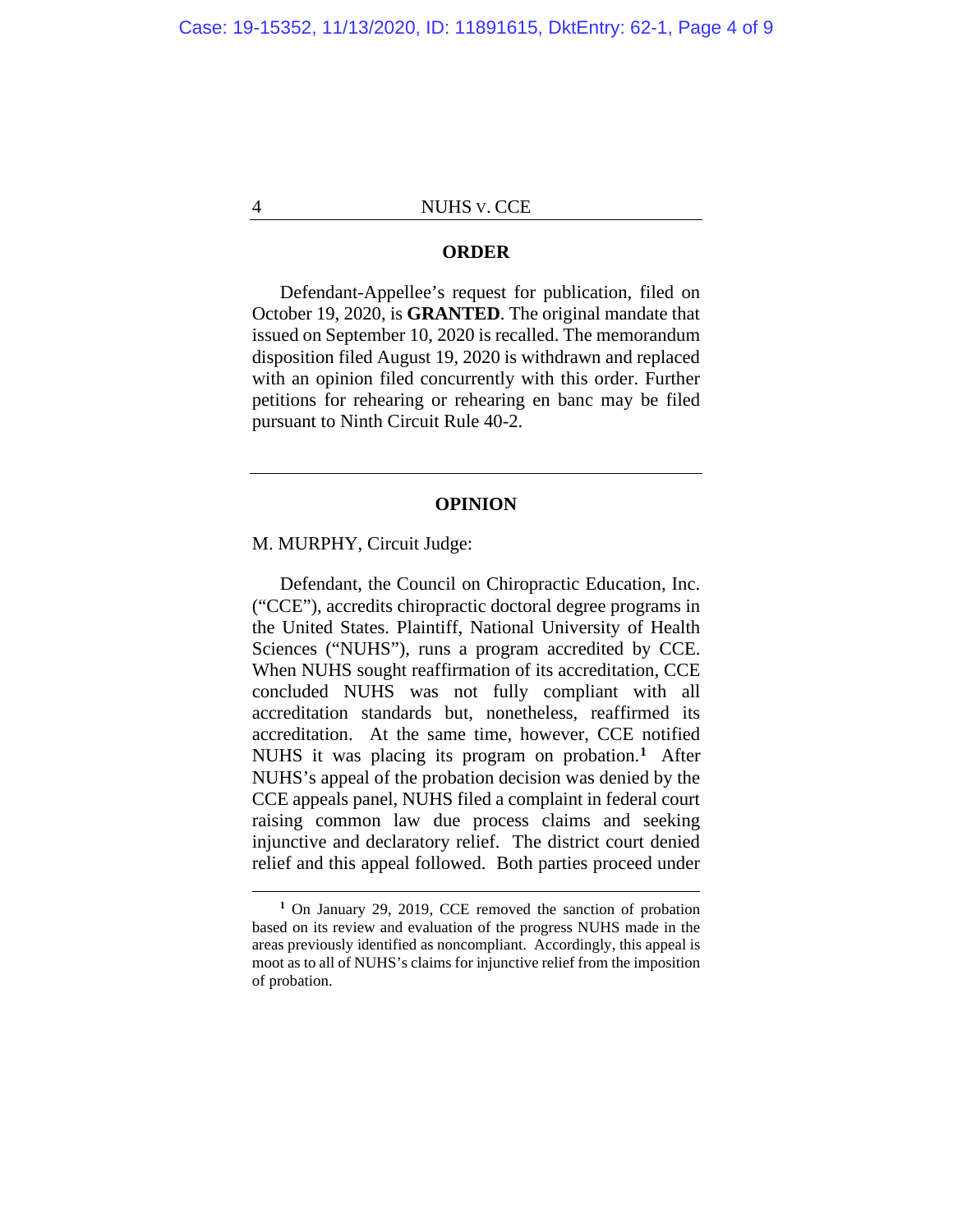the assumption that NUHS can bring a common law due process claim in this circuit and that the arbitrary and capricious standard is applicable to such a claim. *See Prof'l Massage Training Ctr., Inc. v. Accreditation All. of Career Schs. & Colls*., 781 F.3d 161, 172 (4th Cir. 2015) (holding a common law due process claim against an accrediting agency is cognizable and involves an inquiry into "whether the accrediting body's internal rules provided a fair and impartial procedure and whether it followed its rules in reaching its decision" (internal quotation marks and alternations omitted)). We express no opinion on the validity of common law due process claims challenging decisions relating to accreditation. Our jurisdiction arises under 28 U.S.C. § 1291, and we affirm in part and dismiss in part.

1. To maintain recognition by the Secretary of Education, an accrediting agency must comply with 20 U.S.C. § 1099b. *See also* 34 C.F.R. Part 602. The statute, *inter alia*, requires the agency to consistently and evenhandedly apply and enforce standards of accreditation and afford due process to the programs it accredits. 20 U.S.C. § 1099b(a)(4)(A), (a)(6). Consistent with the statute, CCE has adopted and published accreditation standards (the "*Standards*"). NUHS does not dispute that it was not in compliance with *Standards* §§ 2.A and 2.H at the time CCE reaffirmed its accreditation. Instead, it asserts CCE violated its due process rights by imposing the sanction of probation because the *Standards* do not permit CCE to grant reaffirmation of accredited status and, on the same record, impose probation.

NUHS has not identified any *Standard* specifically prohibiting CCE from placing a program on probation at the same time it reaffirms accreditation. To the contrary, CCE *Standard* § 1, III.A. provides a list of accreditation actions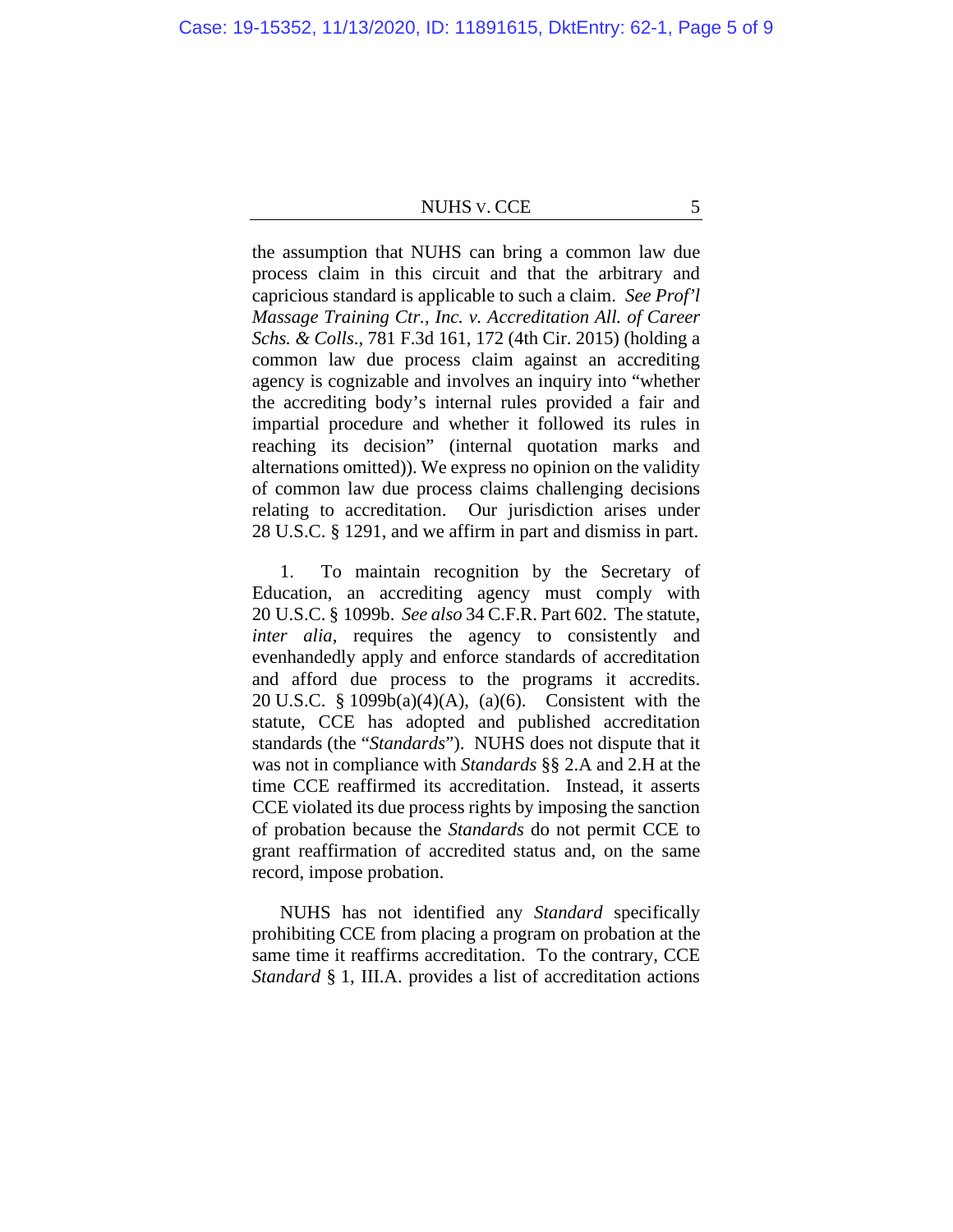that CCE may take "at any time." Among other things, this list includes reaffirming accreditation and imposing probation. Further, *Standard* § 1, V. permits CCE to take any of the following actions against a program that is not in compliance with all the *Standards*: (1) issue a warning, (2) place the program on probation, or (3) require the program to show cause why its accreditation should not be revoked. NUHS's position is inconsistent with *Standard*  § 1, V. because it would foreclose CCE from taking any action against a noncompliant program short of revocation of accreditation.

Because the *Standards* contemplate situations in which a program can remain accredited even if it is not fully in compliance with all accreditation standards, CCE did not act arbitrarily and capriciously when it simultaneously reaffirmed NUHS's accreditation and imposed probation.

2. An accrediting agency must also establish and apply review procedures that comply with due process. 20 U.S.C.  $§ 1099b(a)(6)(A)$ . This includes providing "written specification of any deficiencies identified at the institution or program examined"; providing "sufficient opportunity for a written response by an institution or program regarding any deficiencies identified by the agency, to be considered by the agency within a timeframe determined by the agency, and before any adverse action is taken"; and notifying a program "in writing of any adverse accrediting action or an action to place the institution or program on probation or show cause." 34 C.F.R. § 602.25(c)–(e). According to NUHS, CCE imposed the sanction of probation without first providing written notification of any deficiencies and without providing the opportunity to submit a written response. NUHS alleges it did not receive written notification from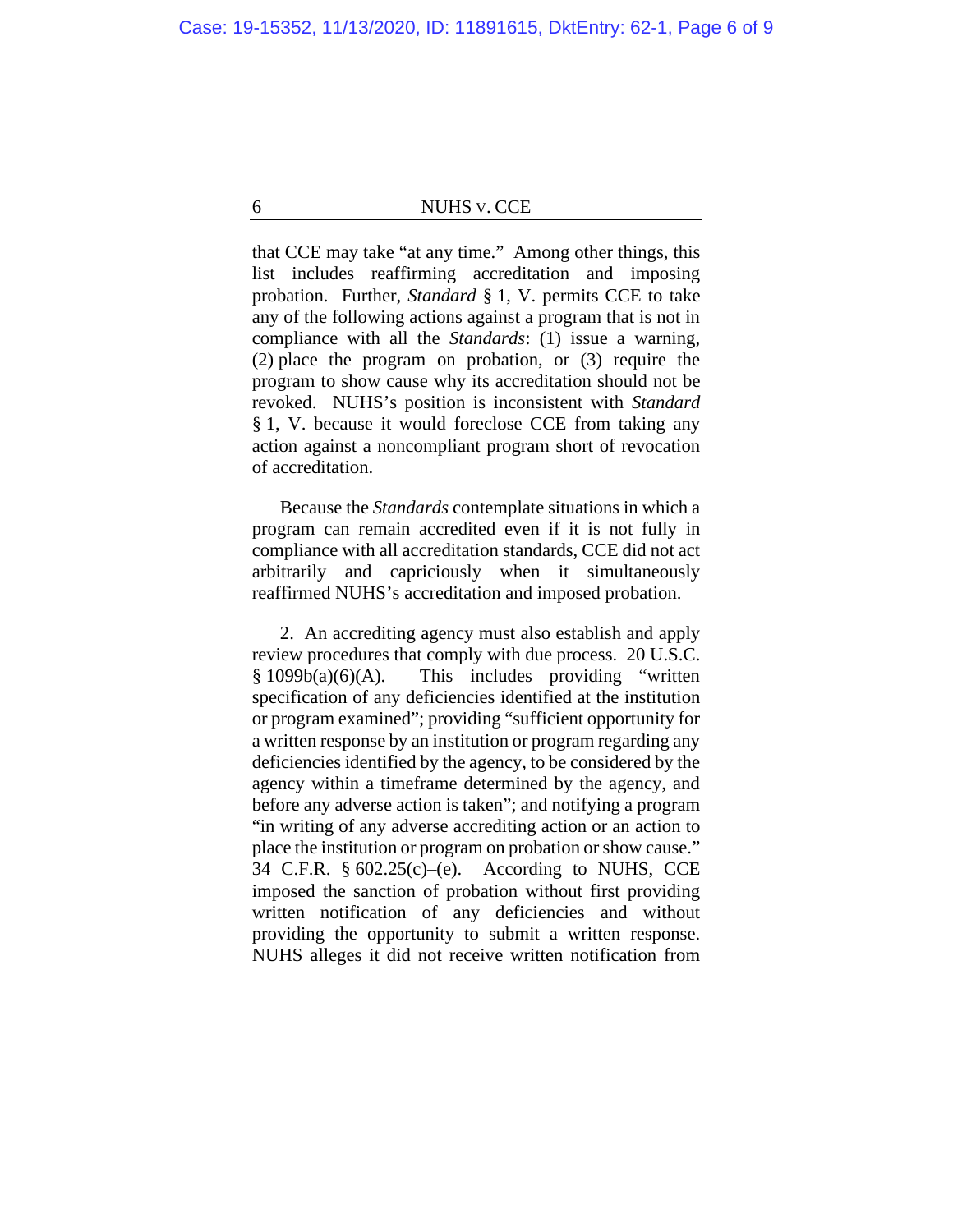CCE "prior to CCE's February 2, 2018 letter notifying NUHS that CCE was placing NUHS on Probation."

CCE *Standard* § 1, V.B. states that "[p]robation is an action reflecting the conclusion of [CCE] that a program is in significant noncompliance with accreditation standards or policy requirements." NUHS's position improperly conflates CCE's actions with its conclusions. Although CCE concluded on February 2, 2018, that NUHS was not in compliance with the *Standards*, it did not take any action against NUHS on that date. Instead, in conformity with CCE Policy 8, NUHS's status "remain[ed] unchanged" until the CCE appeal process ended.

The CCE site team identified deficiencies**[2](#page-6-0)** in NUHS's compliance with the *Standards* and NUHS was given the opportunity to respond in writing to the site team's final report. CCE and NUHS representatives also discussed the areas of concern identified by the site team at a status review meeting. Additionally, NUHS was notified in writing of CCE's conclusion that probation was appropriate and was given the opportunity to appeal that proposed action before it became final. The record shows that CCE adequately apprised NUHS of its concerns regarding noncompliance with Policy 56, and *Standards* §§ 2.A and 2.H, and provided NUHS with multiple avenues to advocate for its position. Thus, CCE's decision to impose probation was not arbitrary and capricious and did not violate CCE's obligation to apply

<span id="page-6-0"></span>**<sup>2</sup>** "Concern" is defined in the final site team report as "a conclusion of the CCE Site Team that there is a deficiency, major to minor, in meeting the *Standards* to which the comment is connected." For due process purposes, it is irrelevant that the CCE site team is not authorized to make a final determination that a program is not in compliance with the *Standards*.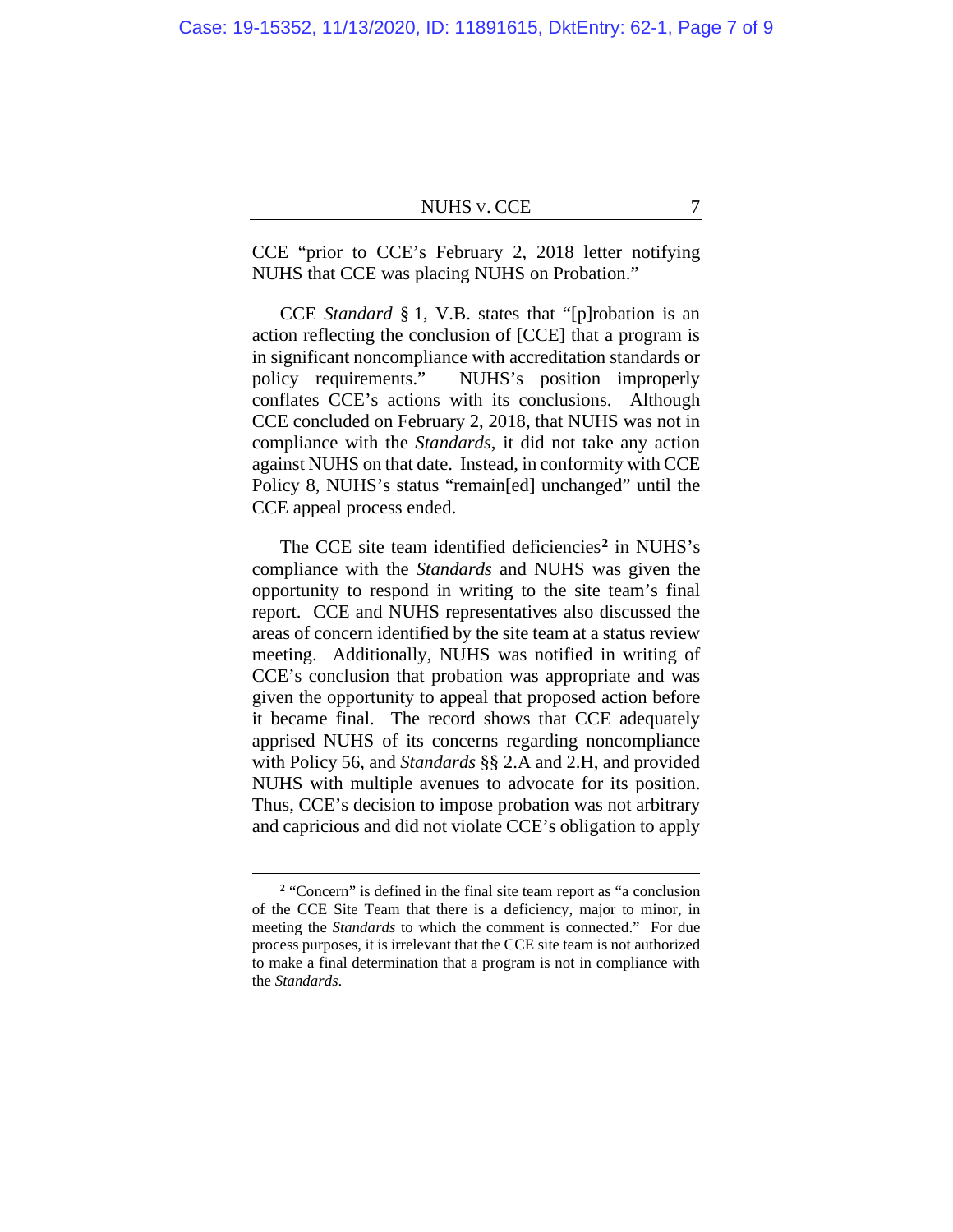review procedures consistent with due process. 20 U.S.C.  $§ 1099b(a)(6)(A).$ 

3. NUHS's final claim involves CCE Policy 56 which requires a program to "disclose up-to-date results of student performance on national board examinations and completion rates on the program website." Relevant to the issue raised by NUHS, a program must "post annually the overall weighted average of the four (4) most recent years' NBCE Parts I, II, III, and IV Exam success rates." Policy 56 further provides that "[t]he overall weighted average of the four (4) most recent years' NBCE Parts I, II, III, and IV Exam success rates must not be less than 80%." One of NUHS's campuses is located in Illinois and until 2016, Illinois did not require chiropractic licensure applicants to take Part IV of the NBCE exam. In its complaint, NUHS alleged that CCE failed to apply Policy 56 with an "even hand" because it required NUHS to report any NUHS graduate who did not take Part IV of the NBCE exam as having failed the exam. CCE based its decision to impose the sanction of probation, in part, on NUHS's failure to meet the Policy 56 benchmark of eighty percent.

On January 29, 2019, CCE removed the sanction of probation based on NUHS's noncompliance with CCE *Standards* §§ 2.A and 2.H, but retained the concern regarding Policy 56 and required further reporting. On July 25, 2019, however, CCE informed NUHS "that its current 4-year overall weighted average NBCE success rate (80%) meets the threshold established in CCE Policy 56." Based on NUHS's compliance with Policy 56, CCE determined no further action or reporting was required by NUHS.

Effective July 1, 2016, the Illinois Medical Practice Act of 1987 (as amended) added Part IV of the NBCE exam to the licensure requirements for chiropractic physicians. *See*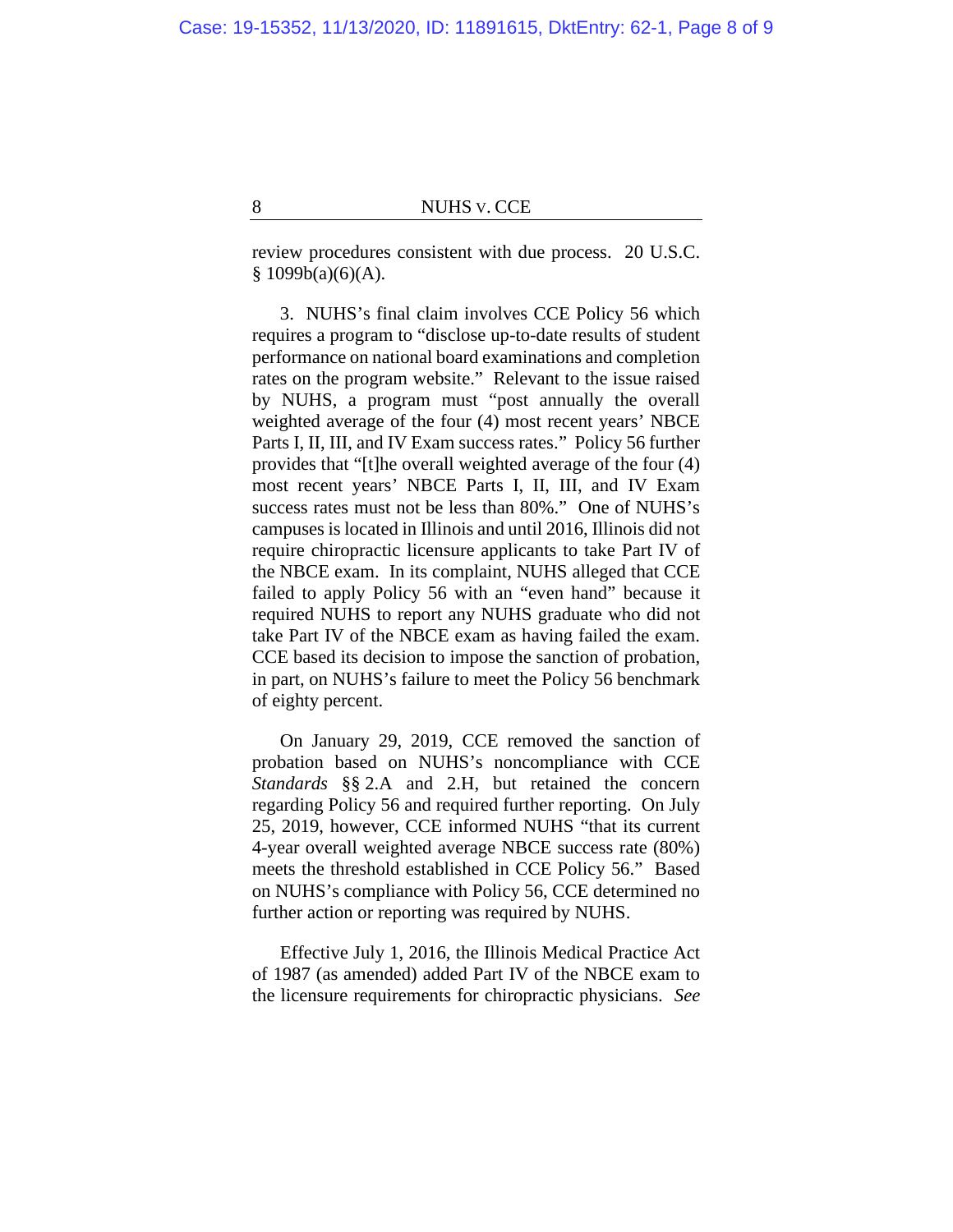68 Ill. Admin. Code § 1285.60(b)(1). NUHS concedes in its opening appellate brief that "NBCE exam results preceding the change in Illinois' licensure requirement" only remained a part of the Policy 56 calculation until July 1, 2020. Because NUHS has no further reporting obligations with respect to NBCE exams administered before the change in Illinois law, its appeal from the denial of injunctive relief prohibiting CCE from enforcing Policy 56 is moot. *See San Lazaro Ass'n, Inc. v. Connell*, 286 F.3d 1088, 1095–96 (9th Cir. 2002). NUHS's appeal from the denial of a declaratory judgment that Policy 56 cannot be applied to NUHS without violating common law due process principles is also moot. *See Gator.com Corp. v. L.L. Bean, Inc.*, 398 F.3d 1125, 1129 (9th Cir. 2005).

The judgment of the district court is **AFFIRMED** as to the court's conclusion that CCE did not violate NUHS's common law due process rights (1) by imposing a sanction of probation while contemporaneously reaffirming NUHS's accreditation status and (2) by providing NUHS with notice and opportunity to respond to identified deficiencies in the manner described. The remainder of the appeal is **DISMISSED** as moot.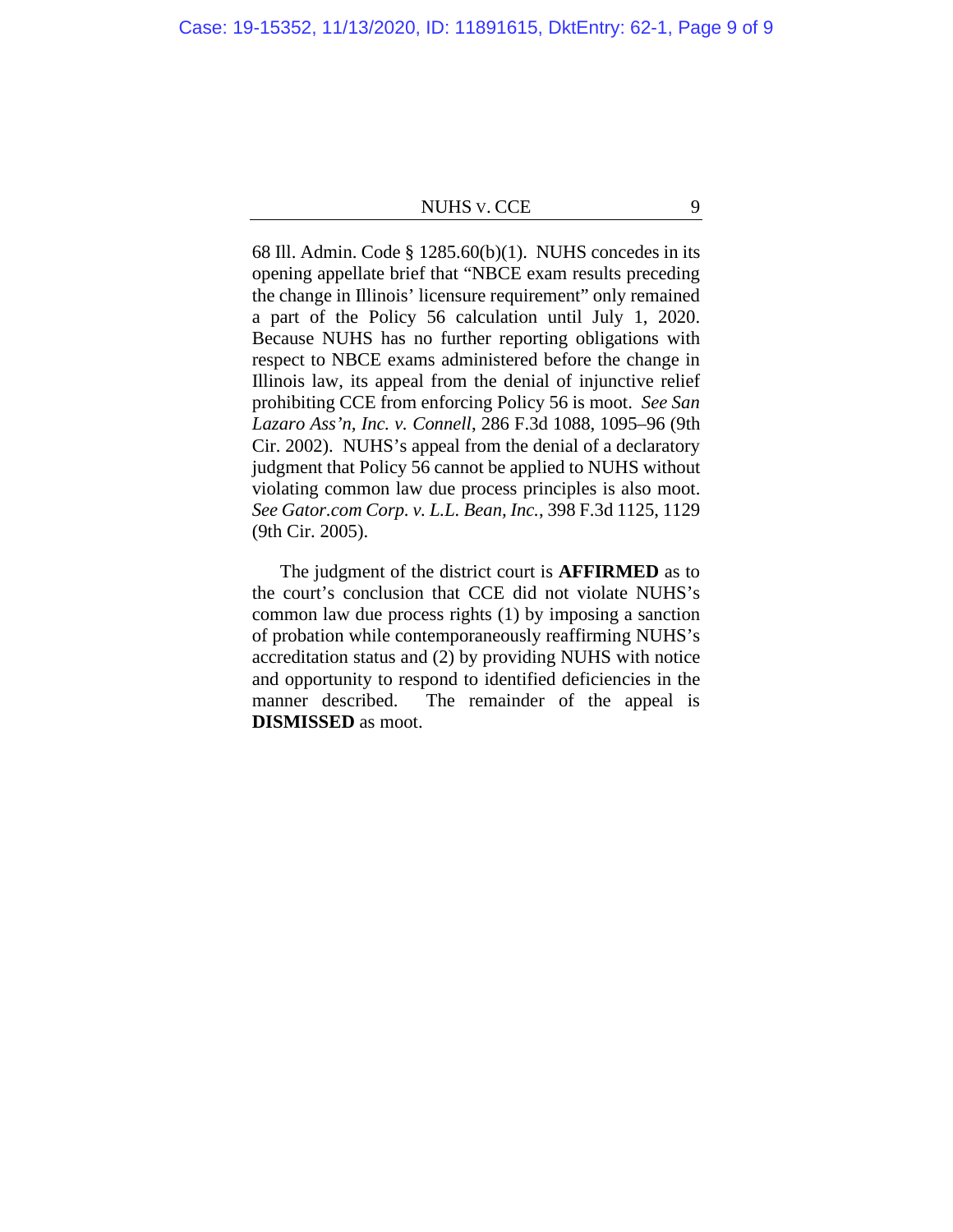## **United States Court of Appeals for the Ninth Circuit**

## **Office of the Clerk**

95 Seventh Street San Francisco, CA 94103

## **Information Regarding Judgment and Post-Judgment Proceedings**

### **Judgment**

This Court has filed and entered the attached judgment in your case. Fed. R. App. P. 36. Please note the filed date on the attached decision because all of the dates described below run from that date, not from the date you receive this notice.

## **Mandate (Fed. R. App. P. 41; 9th Cir. R. 41-1 & -2)**

The mandate will issue 7 days after the expiration of the time for filing a petition for rehearing or 7 days from the denial of a petition for rehearing, unless the Court directs otherwise. To file a motion to stay the mandate, file it electronically via the appellate ECF system or, if you are a pro se litigant or an attorney with an exemption from using appellate ECF, file one original motion on paper.

# **Petition for Panel Rehearing (Fed. R. App. P. 40; 9th Cir. R. 40-1) Petition for Rehearing En Banc (Fed. R. App. P. 35; 9th Cir. R. 35-1 to -3)**

## **(1) A. Purpose (Panel Rehearing):**

- A party should seek panel rehearing only if one or more of the following grounds exist:
	- ► A material point of fact or law was overlooked in the decision;
	- ► A change in the law occurred after the case was submitted which appears to have been overlooked by the panel; or
	- ► An apparent conflict with another decision of the Court was not addressed in the opinion.
- Do not file a petition for panel rehearing merely to reargue the case.

## **B. Purpose (Rehearing En Banc)**

• A party should seek en banc rehearing only if one or more of the following grounds exist: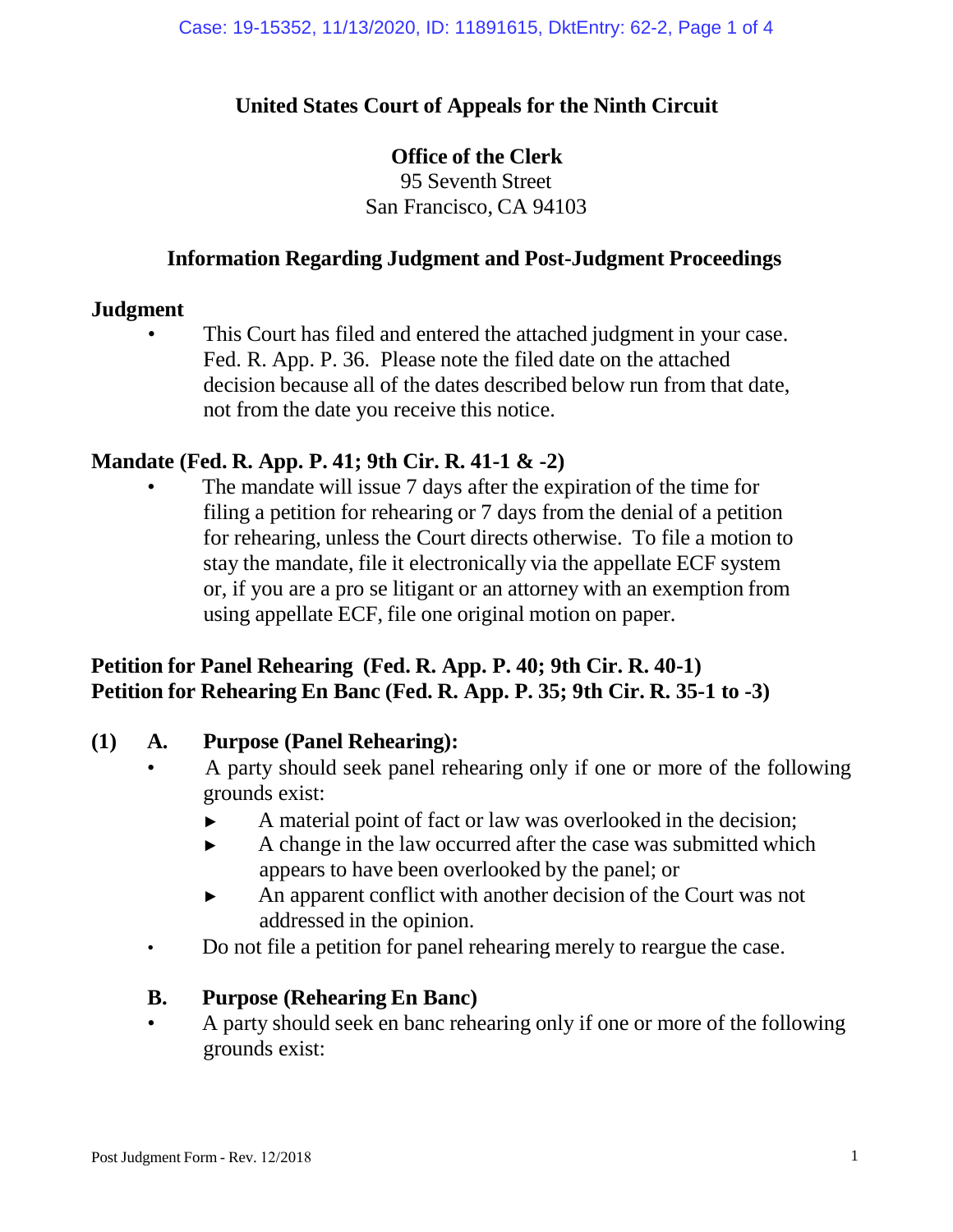- ► Consideration by the full Court is necessary to secure or maintain uniformity of the Court's decisions; or
- The proceeding involves a question of exceptional importance; or
- $\blacktriangleright$  The opinion directly conflicts with an existing opinion by another court of appeals or the Supreme Court and substantially affects a rule of national application in which there is an overriding need for national uniformity.

## **(2) Deadlines for Filing:**

- A petition for rehearing may be filed within 14 days after entry of judgment. Fed. R. App. P. 40(a)(1).
- If the United States or an agency or officer thereof is a party in a civil case, the time for filing a petition for rehearing is 45 days after entry of judgment. Fed. R. App. P. 40(a)(1).
- If the mandate has issued, the petition for rehearing should be accompanied by a motion to recall the mandate.
- *See* Advisory Note to 9th Cir. R. 40-1 (petitions must be received on the due date).
- An order to publish a previously unpublished memorandum disposition extends the time to file a petition for rehearing to 14 days after the date of the order of publication or, in all civil cases in which the United States or an agency or officer thereof is a party, 45 days after the date of the order of publication. 9th Cir. R. 40-2.

## **(3) Statement of Counsel**

• A petition should contain an introduction stating that, in counsel's judgment, one or more of the situations described in the "purpose" section above exist. The points to be raised must be stated clearly.

# **(4) Form & Number of Copies (9th Cir. R. 40-1; Fed. R. App. P. 32(c)(2))**

- The petition shall not exceed 15 pages unless it complies with the alternative length limitations of 4,200 words or 390 lines of text.
- The petition must be accompanied by a copy of the panel's decision being challenged.
- An answer, when ordered by the Court, shall comply with the same length limitations as the petition.
- If a pro se litigant elects to file a form brief pursuant to Circuit Rule 28-1, a petition for panel rehearing or for rehearing en banc need not comply with Fed. R. App. P. 32.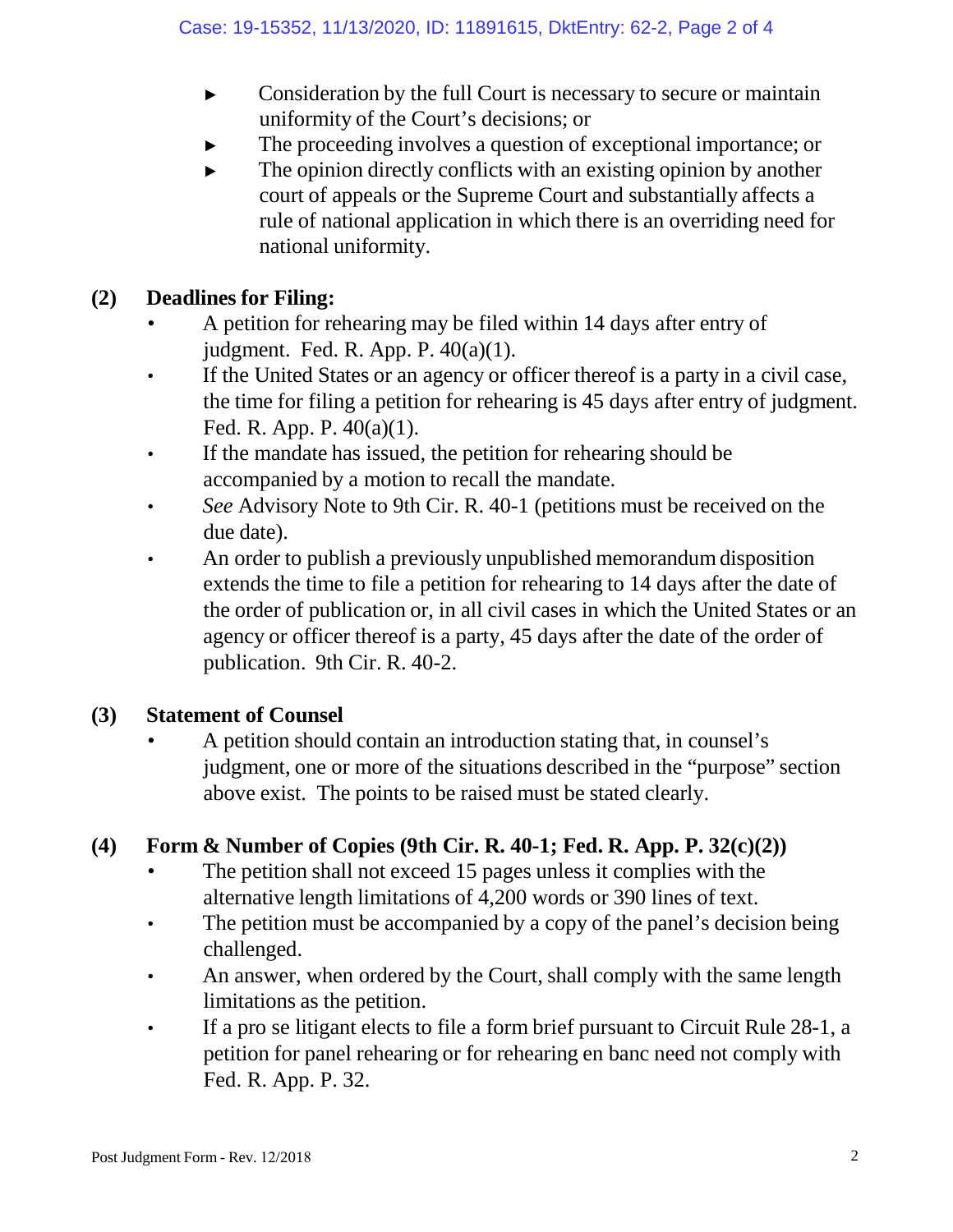Case: 19-15352, 11/13/2020, ID: 11891615, DktEntry: 62-2, Page 3 of 4

- The petition or answer must be accompanied by a Certificate of Compliance found at Form 11, available on our website [at www.ca9.uscourts.gov](http://www.ca9.uscourts.gov/) under *Forms.*
- You may file a petition electronically via the appellate ECF system. No paper copies are required unless the Court orders otherwise. If you are a pro se litigant or an attorney exempted from using the appellate ECF system, file one original petition on paper. No additional paper copies are required unless the Court orders otherwise.

# **Bill of Costs (Fed. R. App. P. 39, 9th Cir. R. 39-1)**

- The Bill of Costs must be filed within 14 days after entry of judgment.
- See Form 10 for addi[t](http://www.ca9.uscourts.gov/)ional information, available on our website at [www.ca9.uscourts.gov](http://www.ca9.uscourts.gov/) under *Forms.*

## **Attorneys Fees**

- Ninth Circuit Rule 39-1 describes the content and due dates for attorneys fees applications.
- All relevant forms are available on our website at [www.ca9.uscourts.gov](http://www.ca9.uscourts.gov/) under *Forms* or by telephoning (415) 355-7806.

# **Petition for a Writ of Certiorari**

• Please refer to the Rules of the United States Supreme Court a[t](http://www.supremecourt.gov/) [www.supremecourt.gov](http://www.supremecourt.gov/)

# **Counsel Listing in Published Opinions**

- Please check counsel listing on the attached decision.
- If there are any errors in a published opinion, please send a letter **in writing within 10 days** to:
	- ► Thomson Reuters; 610 Opperman Drive; PO Box 64526; Eagan, MN 55123 (Attn: Jean Green, Senior Publications Coordinator);
	- ► and electronically file a copy of the letter via the appellate ECF system by using "File Correspondence to Court," or if you are an attorney exempted from using the appellate ECF system, mail the Court one copy of the letter.